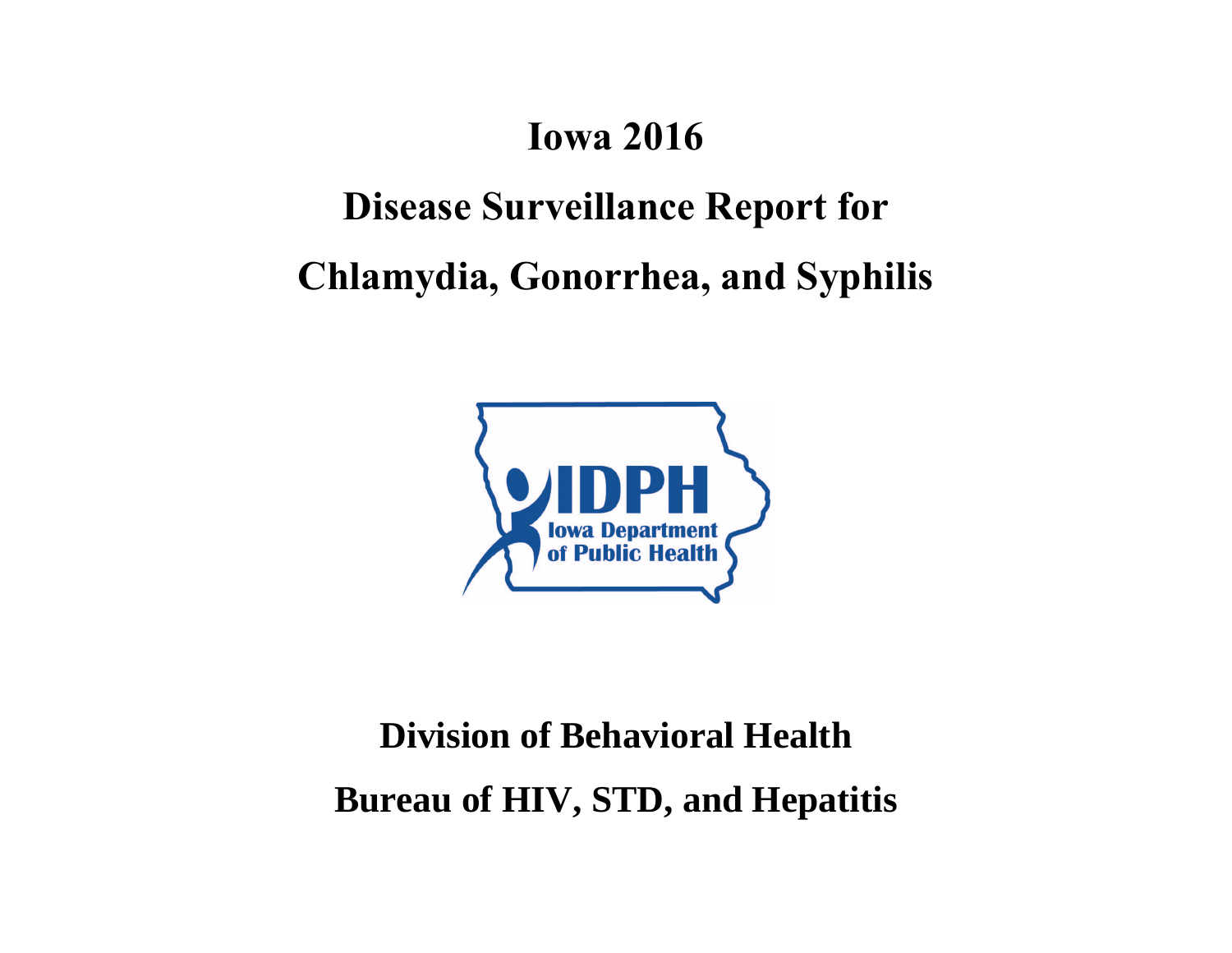#### Table of Contents

| Statewide Chlamydia Report by Age, Race, and Sex                      | Page 1    |
|-----------------------------------------------------------------------|-----------|
| Statewide Gonorrhea Report by Age, Race, and Sex                      | Page 2    |
| Statewide Primary and Secondary Syphilis Report by Age, Race, and Sex | Page 3    |
| Statewide Early (Infectious) Syphilis Report by Age, Race, and Sex    | Page 4    |
| Statewide Syphilis (all stages) Report by Age, Race, and Sex          | Page 5    |
| Statewide Chlamydia, Gonorrhea, and Syphilis Reports by County        | Pages 6-7 |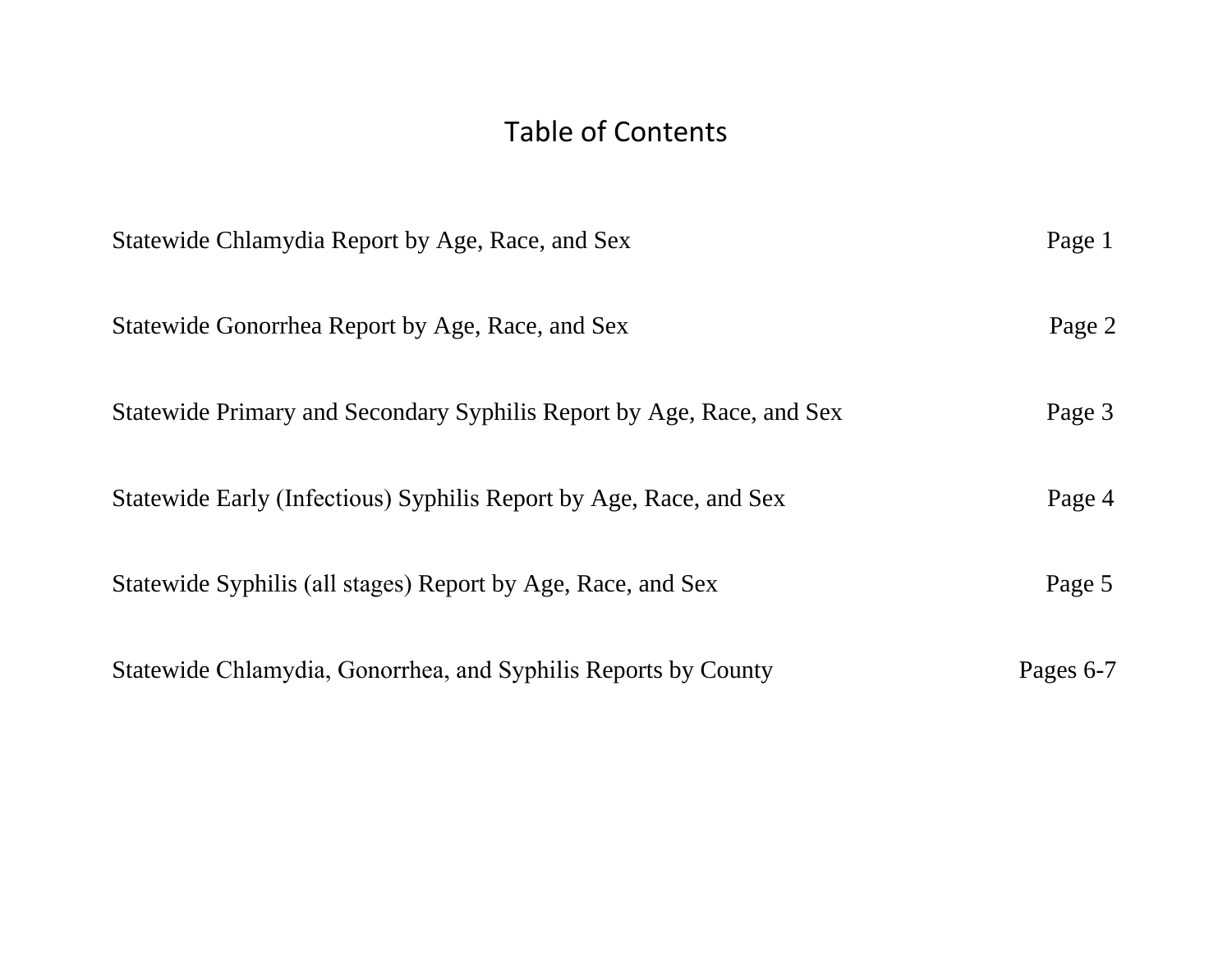| Age       |          |            |          |              |                |          |     | American Indian       |                |       |                           | <b>Hawaiian Native</b>  |                    |          |          | Unreported | Total |       |               | Total |
|-----------|----------|------------|----------|--------------|----------------|----------|-----|-----------------------|----------------|-------|---------------------------|-------------------------|--------------------|----------|----------|------------|-------|-------|---------------|-------|
| Group     |          | Asian      |          | <b>Black</b> |                | Hispanic |     | <b>Alaskan Native</b> |                | White |                           | <b>Pacific Islander</b> | <b>Multiracial</b> |          |          | Race       | Male  |       | Female        |       |
|           | М        |            | M        | m            | M              |          | M   |                       | M              |       | M                         |                         | М                  |          | M        |            | M     | Rate  |               | Rate  |
| $0 - 4$   |          | $\Omega$   |          | $\Omega$     |                | $\Omega$ |     | $\theta$              |                |       | $\theta$                  | $\Omega$                |                    |          | $\Omega$ |            |       |       |               |       |
| $5 - 9$   |          | $\Omega$   | $\theta$ |              | $\overline{0}$ |          |     | $\theta$              | $\overline{0}$ |       | $\overline{0}$            |                         | $\overline{0}$     | $\Omega$ | $\theta$ |            |       |       |               |       |
| $10 - 14$ |          |            |          | 8            | $\mathbf{0}$   | $\Omega$ |     | $\theta$              |                | 26    | $\theta$                  |                         |                    |          | $\Omega$ |            |       |       | 42            | 42    |
| $15 - 19$ | $\sigma$ | 31         | 198      | 468          | 60             | 216      |     | 11                    | 316            | 1,543 | $\Omega$<br>$\mathcal{L}$ |                         | 9                  | 37       | 29       | 107        | 623   | 566   | 2,418         | 2,318 |
| $20 - 24$ | 24       | 84         | 396      | 553          | 120            | 273      |     | 28                    | 914            | 2,485 | $\sim$                    | 10                      | 21                 | 52       | 117      | 209        | 1,598 | 1,345 | 3,694         | 3,290 |
| $25 - 29$ | 20       | 25         | 231      | 249          | 70             | 146      | 10  | 26                    | 548            | 1.011 |                           | $\mathfrak{b}$          | 10                 | 21       | 71       | 66         | 961   | 982   | 1,550         | 1,666 |
| $30 - 34$ |          |            | 108      | 93           | 35             | 58       |     | 11                    | 265            | 448   | $\theta$                  |                         |                    |          | 30       | 31         | 445   | 434   | 654           | 667   |
| $35 - 39$ |          | $\sqrt{2}$ | 61       | 39           | 27             | 25       |     | ∠                     | 137            | 192   | $\overline{0}$            |                         |                    |          | 16       | 16         | 251   | 263   | 280           | 302   |
| $40 - 44$ |          |            | 28       | 13           | 12             | 16       |     | $\sim$<br>∠           | 55             | 101   | $\sim$                    | $\Omega$                |                    |          |          |            | 111   | 123   | 143           | 163   |
| $45 - 54$ |          |            | 19       | 9            | $\mathbf{6}$   |          |     | $\theta$              | 59             | 50    | $\theta$                  |                         |                    | $\theta$ |          |            | 91    | 45    | 71            | 36    |
| $55 - 64$ |          |            |          | $\sim$       | $\theta$       |          |     | $\theta$              | 14             |       | $\Omega$                  | $\Omega$                |                    |          | $\sim$   |            | 21    | 10    | L S           |       |
| $65+$     |          | $\Omega$   | $\Omega$ |              | $\theta$       |          |     | $\theta$              | $\Omega$       |       | $\theta$                  | $\Omega$                | $\Omega$           | $\Omega$ | $\theta$ |            |       |       | $\mathfrak b$ |       |
| Total     | 64       | 160        | 1,049    | 1,436        | 331            | 746      | 24  | 80                    | 2,313          | 5,865 |                           | 24                      | 46                 | 115      | 277      | 446        | 4,111 |       | 8,872         |       |
| Rate      | 176      | 446        | 1,891    | 2,907        | 355            | 873      | 527 | 1,712                 | 173            | 428   |                           | 2,010                   | $\star$            | $\star$  | $\star$  | $\ast$     |       | 265   |               | 564   |

| 2016 Iowa Chlamydia |  |
|---------------------|--|
|---------------------|--|

| Age                | Cases    | % of Positives | <b>Total Rate</b> | Race                      |
|--------------------|----------|----------------|-------------------|---------------------------|
| Total 0-4          | 4        | $0.0\%$        |                   | Total Asian $=$           |
| Total 5-9          | $\theta$ | $0.0\%$        |                   | Total Black $=$           |
| <b>Total 10-14</b> | 47       | $0.4\%$        | 23                | Total Hispanic =          |
| <b>Total 15-19</b> | 3,041    | 23.4%          | 1,419             | Total Amer In/AK Native = |
| <b>Total 20-24</b> | 5,292    | 40.8%          | 2,290             | Total White $=$           |
| <b>Total 25-29</b> | 2,511    | 19.3%          | 1,315             | Total HI Native/PI        |
| <b>Total 30-34</b> | 1,099    | $8.5\%$        | 548               | Total Multiracial $=$     |
| <b>Total 35-39</b> | 531      | 4.1%           | 282               | Total Unreported $=$      |
| <b>Total 40-44</b> | 254      | $2.0\%$        | 143               | <b>Grand Total</b>        |
| <b>Total 45-54</b> | 162      | $1.2\%$        | 41                |                           |
| Total 55-64        | 34       | $0.3\%$        | 8                 |                           |
| Total $65+$        | 8        | $0.1\%$        | ÷                 |                           |
| <b>Grand Total</b> | 12,983   | 100%           | 416               | Gender<br>Cases           |

| ases           | % of Positives | <b>Total Rate</b> | Race                        | <b>Cases</b> | % of Positives | <b>Total Rate</b> |
|----------------|----------------|-------------------|-----------------------------|--------------|----------------|-------------------|
| 4              | $0.0\%$        |                   | Total Asian $=$             | 224          | $1.7\%$        | 310               |
| $\overline{0}$ | $0.0\%$        |                   | Total Black $=$             | 2,485        | 19.1%          | 2,369             |
| 47             | $0.4\%$        | 23                | Total Hispanic =            | 1,077        | 8.3%           | 603               |
| 041            | 23.4%          | 1,419             | Total Amer In/AK Native $=$ | 104          | $0.8\%$        | 1,128             |
| 292            | 40.8%          | 2,290             | Total White $=$             | 8,178        | 63.0%          | 302               |
| 511            | 19.3%          | 1,315             | Total HI Native/PI          | 31           | $0.2\%$        | 1,223             |
| 099            | $8.5\%$        | 548               | Total Multiracial $=$       | 161          | 1.2%           | $\star$           |
| 531            | $4.1\%$        | 282               | Total Unreported $=$        | 723          | $5.6\%$        | $\star$           |
| 254            | $2.0\%$        | 143               | <b>Grand Total</b>          | 12.983       | 100%           | 416               |

| Gender | Cases | % of Positives |
|--------|-------|----------------|
| Male   |       | $31.7\%$       |
| Female |       | 68.3%          |

Rate: Number of cases per 100,000 population.

Source: Iowa Dept of Public Health, STD Program

Data as of May 2017

\*Rate not calculated on unreported race or multiracial

† Calculation of rate is inappropriate due to small number of cases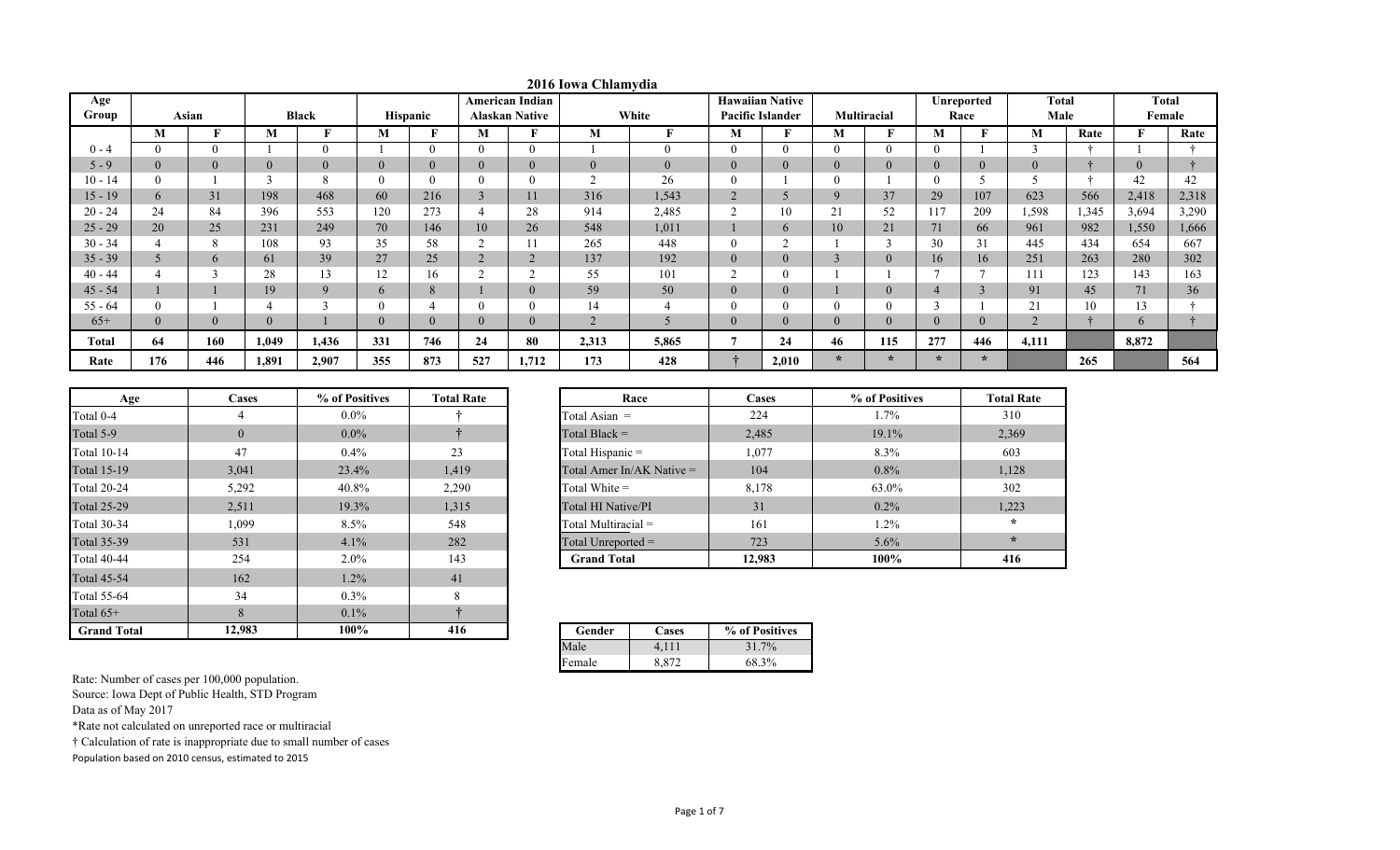| Age       |       |                |                      |                      |              |                | <b>Alaskan Native</b> |          |                |                | <b>Hawaiian Native</b> |   |                |          | Unreported |                          | Total    |      | <b>Total</b>   |      |
|-----------|-------|----------------|----------------------|----------------------|--------------|----------------|-----------------------|----------|----------------|----------------|------------------------|---|----------------|----------|------------|--------------------------|----------|------|----------------|------|
| Group     | Asian |                | <b>Black</b>         |                      |              | Hispanic       | <b>Native</b>         |          |                | White          | Pacific Islander       |   | Multiracial    |          | Race       |                          | Male     |      | Female         |      |
|           | M     |                | М                    | T.                   | M            |                | M                     |          | M              |                | M                      | F | M              | F        | М          | Е                        | M        | Rate | п              | Rate |
| $0 - 4$   |       | $\theta$       |                      | $\theta$             | $\Omega$     | $\Omega$       | $\mathbf{0}$          | $\Omega$ | $\Omega$       | $\theta$       |                        |   | 0              | $\Omega$ |            |                          |          |      | $\theta$       |      |
| $5 - 9$   |       | $\overline{0}$ | $\overline{0}$       | $\overline{0}$       | $\theta$     | $\Omega$       | $\mathbf{0}$          | $\Omega$ | $\overline{0}$ | $\overline{0}$ | $\theta$               |   | $\mathbf{0}$   |          |            |                          | $\theta$ |      | $\overline{0}$ |      |
| $10 - 14$ |       | $\theta$       | $\theta$             | 0                    |              | $\Omega$       | $\theta$              | 0        |                |                |                        |   |                |          |            |                          |          |      |                |      |
| $15 - 19$ |       | $\overline{0}$ | 61                   | 78                   | 8            | 19             |                       |          | 54             | 153            | $\overline{0}$         |   | $\overline{2}$ |          |            | $\mathbf b$              | 128      | 116  | 266            | 255  |
| $20 - 24$ |       |                | 134                  | 125                  | 37           | 21             | $\mathbf{0}$          |          | 183            | 226            | $\sim$<br>∠            |   | 8              | 10       | 16         |                          | 387      | 326  | 404            | 360  |
| $25 - 29$ |       | $\overline{0}$ | 99                   | 75                   | 18           | 11             | $\circ$               | 11       | 166            | 166            | $\overline{0}$         |   | $\Omega$<br>ð. |          | 12         |                          | 312      | 319  | 282            | 303  |
| $30 - 34$ |       | $\theta$       | 56                   | 30                   |              | h              | ∠                     |          | 120            | 113            |                        |   |                |          |            | $\sim$                   | 196      | 191  | 160            | 163  |
| $35 - 39$ |       |                | 42                   | 6                    |              | $\overline{4}$ | $\overline{0}$        |          | 57             | 62             | $\theta$               |   |                |          | b.         | $\angle$                 | 110      | 115  | 78             | 84   |
| $40 - 44$ |       | $\theta$       | 18                   |                      | <sub>b</sub> | $\sim$         |                       |          | 41             | 24             |                        |   |                |          |            |                          | 70       | 78   | 35             | 40   |
| $45 - 54$ |       | $\overline{0}$ | 21                   | $\Omega$<br>$\angle$ | $\angle$     | $\overline{0}$ |                       | $\sim$   | 59             | 24             | $\theta$               |   | $\mathbf{0}$   |          |            | $\sim$<br>$\overline{ }$ | 84       | 42   | 30             | 15   |
| $55 - 64$ |       | $\theta$       | 1 <sub>0</sub><br>ιv | $\theta$             |              |                | $\mathbf{0}$          |          | 27             |                |                        |   |                |          |            |                          | 38       | 19   |                |      |
| $65+$     |       | $\overline{0}$ | $\theta$             |                      | $\Omega$     | $\Omega$       | $\Omega$              | $\Omega$ |                |                | $\theta$               |   | $\mathbf{U}$   |          |            |                          | 6.       |      | 4              |      |
| Total     | 16    | 6              | 442                  | 320                  | 85           | -66            | 10                    | 32       | 713            | 776            |                        |   | 19             | 29       | 46         | 35                       | 1,333    |      | 1,267          |      |
| Rate      | 44    |                | 797                  | 648                  | 91           | 77             |                       | 685      | 53             | 57             |                        |   | $\ast$         | $\star$  | $\ast$     | $\star$                  |          | 86   |                | 81   |

|  | 2016 Iowa Gonorrhea |
|--|---------------------|
|--|---------------------|

| Age                | Cases          | % of Positives | <b>Total Rate</b> | Race                 | Cases                       |  |  |  |  |
|--------------------|----------------|----------------|-------------------|----------------------|-----------------------------|--|--|--|--|
| Total 0-4          |                | $0.0\%$        |                   | Total Asian $=$      |                             |  |  |  |  |
| Total 5-9          | $\overline{0}$ | $0.0\%$        |                   | Total Black $=$      |                             |  |  |  |  |
| <b>Total 10-14</b> | 2              | $0.1\%$        |                   | Total Hispanic =     |                             |  |  |  |  |
| <b>Total 15-19</b> | 394            | 15.2%          | 184               |                      | Total Amer In/AK Native $=$ |  |  |  |  |
| <b>Total 20-24</b> | 791            | 30.4%          | 342               | Total White $=$      |                             |  |  |  |  |
| <b>Total 25-29</b> | 594            | 22.8%          | 311               |                      | Total HI Native/PI=         |  |  |  |  |
| <b>Total 30-34</b> | 356            | 13.7%          | 177               |                      | Total Multiracial =         |  |  |  |  |
| <b>Total 35-39</b> | 188            | $7.2\%$        | 100               | Total Unreported $=$ |                             |  |  |  |  |
| <b>Total 40-44</b> | 105            | $4.0\%$        | 59                | <b>Grand Total</b>   |                             |  |  |  |  |
| <b>Total 45-54</b> | 114            | 4.4%           | 29                |                      |                             |  |  |  |  |
| <b>Total 55-64</b> | 45             | $1.7\%$        | 11                |                      |                             |  |  |  |  |
| Total $65+$        | 10             | $0.4\%$        |                   | Gender               | $%$ of                      |  |  |  |  |
| <b>Grand Total</b> | 2,600          | 100%           | 83                | Male                 | 1,333                       |  |  |  |  |

| Race                        | Cases | % of Positives | <b>Total Rate</b> |
|-----------------------------|-------|----------------|-------------------|
| Total Asian $=$             | 22    | $0.8\%$        | 30                |
| Total Black $=$             | 762   | 29.3%          | 726               |
| Total Hispanic =            | 151   | 5.8%           | 85                |
| Total Amer In/AK Native $=$ | 42    | $1.6\%$        | 455               |
| Total White $=$             | 1,489 | 57.3%          | 55                |
| Total HI Native/PI=         | 5     | $0.2\%$        |                   |
| Total Multiracial $=$       | 48    | $1.8\%$        | $\star$           |
| Total Unreported $=$        | 81    | $3.1\%$        | $\star$           |
| <b>Grand Total</b>          | 2,600 | 100%           | 83                |

|   | Gender | Cases | % of Positives |
|---|--------|-------|----------------|
| J | Male   | 1,333 | 51.3%          |
|   | Female | .267  | $7\%$          |

Rate: Number of cases per 100,000 population.

Data as of May 2016

Source: Iowa Dept of Public Health, STD Prevention Program

\*Rate not calculated on unreported race or multiracial

† Calculation of rate is inappropriate due to small number of cases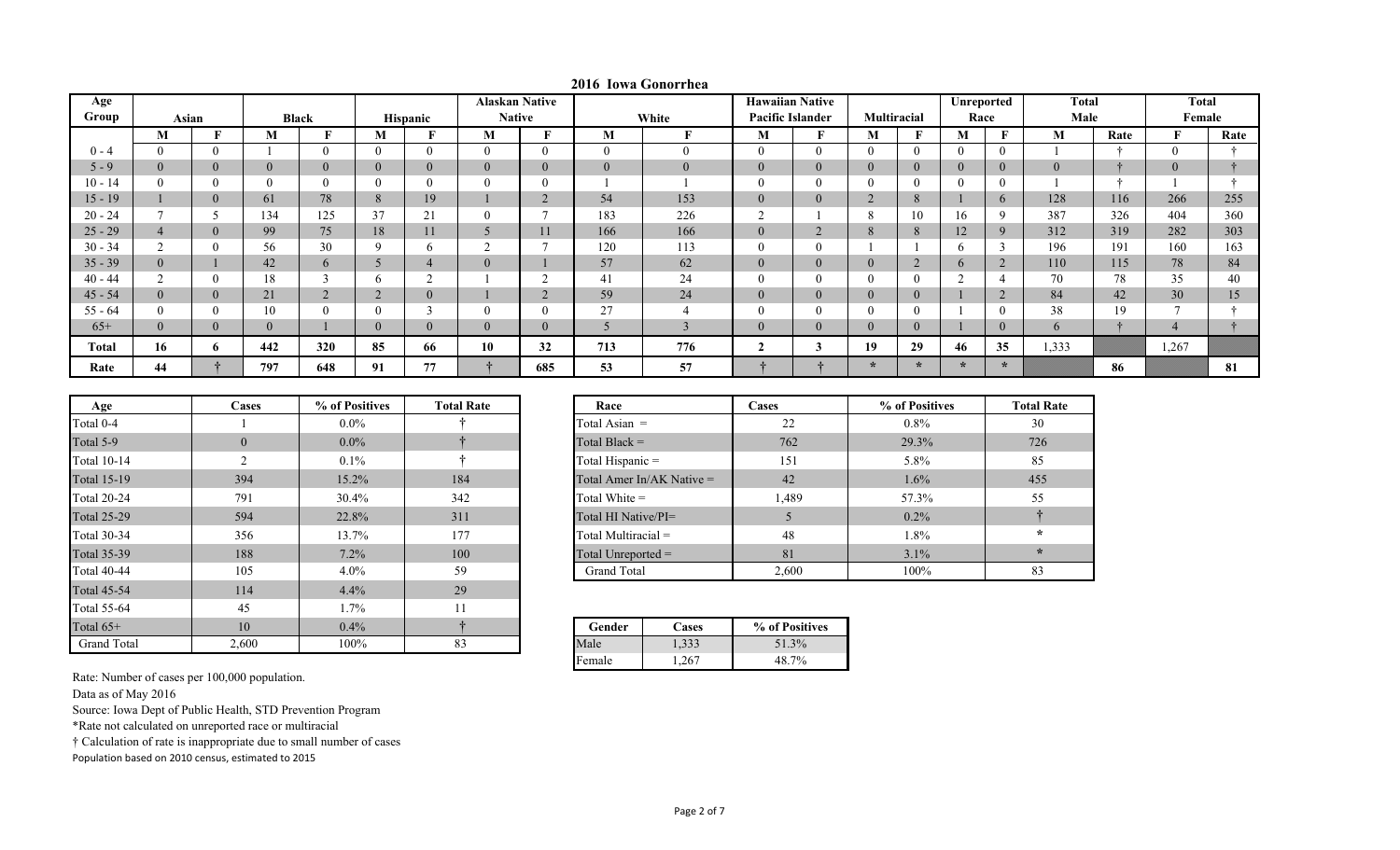| Age          |                |                |                  |                |                |                |   | <b>Alaskan Native</b> | $m$ and $j$ as secondary sypmers |                |                | <b>Hawaiin Native</b>   |                |                |              | Unreported     | <b>Total</b>   |      | <b>Total</b>   |      |
|--------------|----------------|----------------|------------------|----------------|----------------|----------------|---|-----------------------|----------------------------------|----------------|----------------|-------------------------|----------------|----------------|--------------|----------------|----------------|------|----------------|------|
| Group        |                | Asian          |                  | <b>Black</b>   |                | Hispanic       |   | <b>Native</b>         |                                  | White          |                | <b>Pacific Islander</b> |                | Mutiracial     |              | Race           | Male           |      | Female         |      |
|              | M              |                | M                | m              | M              | F              | М | F                     | М                                |                | M              | $\mathbf{F}$            | М              | F              | M            | F              | M              | Rate |                | Rate |
| $0 - 4$      |                | $\theta$       | $\mathbf{0}$     | $\theta$       | $\mathbf{0}$   | $\Omega$       |   |                       | $\overline{0}$                   | $\theta$       | $\Omega$       |                         | $\overline{0}$ | $\theta$       | $\theta$     | $\theta$       | $\Omega$       |      | $\theta$       |      |
| $5 - 9$      |                | $\overline{0}$ | $\mathbf{0}$     | $\overline{0}$ | $\overline{0}$ | $\mathbf{0}$   |   | $\theta$              | $\overline{0}$                   | $\overline{0}$ | $\Omega$       |                         | $\overline{0}$ | $\theta$       | $\mathbf{0}$ | $\overline{0}$ | $\theta$       |      | $\mathbf{U}$   |      |
| $10 - 14$    |                |                | $\theta$         |                | $\theta$       |                |   |                       | $\theta$                         |                | $\Omega$       |                         | O              | $\theta$       | $\Omega$     | $\theta$       |                |      |                |      |
| $15 - 19$    | $\theta$       | $\overline{0}$ | $\boldsymbol{0}$ |                | $\overline{0}$ | $\mathbf{0}$   |   |                       |                                  |                |                |                         | $\overline{0}$ | $\overline{0}$ | $\mathbf{0}$ | $\mathbf{0}$   |                |      |                |      |
| $20 - 24$    |                |                | $\sim$           |                | $\Omega$       |                |   |                       |                                  |                | $\Omega$       |                         |                | $\theta$       | $\Omega$     | $\theta$       | 11             |      | $\sim$         |      |
| $25 - 29$    |                | $\overline{0}$ |                  | $\overline{0}$ |                | $\theta$       | v | v                     | 15                               |                | $\theta$       | v                       |                | $\overline{0}$ | $\theta$     | $\overline{0}$ | 18             | 18   |                |      |
| $30 - 34$    |                |                | $\mathbf{0}$     |                |                |                |   |                       | 10                               |                | $\Omega$       |                         |                | $\theta$       | $\Omega$     | $\mathbf{0}$   | 12             |      |                |      |
| $35 - 39$    | $\theta$       | $\overline{0}$ | $\overline{0}$   | $\overline{0}$ | $\overline{0}$ | $\theta$       |   |                       | 6                                | $\overline{0}$ | $\theta$       |                         |                | $\overline{0}$ | $\theta$     | $\overline{0}$ | 6              |      |                |      |
| $40 - 44$    |                |                | $\mathbf{0}$     |                | $\Omega$       |                |   |                       | 6                                |                |                |                         |                | $\overline{0}$ | $\Omega$     | $\mathbf{0}$   | h              |      |                |      |
| $45 - 54$    |                | $\overline{0}$ | $\sim$           |                | $\overline{0}$ | $\overline{0}$ |   |                       | 13                               | $\overline{0}$ | $\overline{0}$ |                         |                | $\theta$       | $\theta$     | $\mathbf{0}$   | 16             |      |                |      |
| $55 - 64$    |                |                |                  |                | $\theta$       |                |   |                       | $\mathbf Q$                      |                | $\Omega$       |                         |                | $\Omega$       | $\Omega$     | $\theta$       | 10             |      | $\Omega$       |      |
| $65+$        | $\overline{0}$ | $\overline{0}$ | $\overline{0}$   | $\overline{0}$ | $\overline{0}$ | $\theta$       |   | $\overline{0}$        | ∠                                | $\overline{0}$ | $\Omega$       |                         |                | $\overline{0}$ |              | $\overline{0}$ | $\overline{3}$ | 1.4  | $\overline{0}$ |      |
| <b>Total</b> | ി              |                | 8                |                | $\overline{2}$ |                |   |                       | 69                               | 5              |                |                         |                | $\mathbf{0}$   |              | $\bf{0}$       | 83             |      | $\sigma$       |      |
| Rate         |                |                |                  |                |                |                |   |                       | э                                |                |                |                         | $\ast$         | $\ast$         | $\ast$       | $\star$        |                | 5    |                |      |

**2016 Iowa Primary & Secondary Syphilis**

| Age                | Cases          | % of Positives | <b>Total Rate</b> | Race                    |                         | Cases          |
|--------------------|----------------|----------------|-------------------|-------------------------|-------------------------|----------------|
| Total 0-4          | 0              | $0\%$          |                   | Total Asian =           |                         | ↑              |
| Total 5-9          | $\theta$       | $0\%$          |                   | Total Black $=$         |                         | 9              |
| <b>Total 10-14</b> | $\Omega$       | $0\%$          |                   | Total Hispanic =        |                         |                |
| <b>Total 15-19</b> | $\overline{2}$ | $2\%$          |                   |                         | Total Amer In/AK Native | $\overline{0}$ |
| <b>Total 20-24</b> | 13             | 15%            |                   |                         | 74<br>Total White $=$   |                |
| <b>Total 25-29</b> | 19             | 21%            | 10                | Total HI Native/ $PI =$ |                         | $\overline{0}$ |
| <b>Total 30-34</b> | 13             | 15%            |                   | Total Multiracial $=$   |                         |                |
| <b>Total 35-39</b> | 6              | $7\%$          |                   | Total Unreported =      |                         |                |
| <b>Total 40-44</b> | $\mathbf{r}$   | 8%             |                   | <b>Grand Total</b>      |                         | 89             |
| <b>Total 45-54</b> | 16             | 18%            | 4                 |                         |                         |                |
| <b>Total 55-64</b> | 10             | 11%            |                   |                         |                         |                |
| Total $65+$        | 3              | 3%             |                   | Gender                  | Cases                   | % of Positives |
| <b>Grand Total</b> | 89             | 100%           |                   | Male                    | 83                      | 93.3%          |

| ases             | % of Positives | <b>Total Rate</b> | Race                    | <b>Cases</b> | % of Positives |
|------------------|----------------|-------------------|-------------------------|--------------|----------------|
| $\boldsymbol{0}$ | $0\%$          |                   | Total Asian $=$         |              | $2\%$          |
| $\overline{0}$   | $0\%$          |                   | Total Black $=$         |              | 10%            |
| $\overline{0}$   | $0\%$          |                   | Total Hispanic =        |              | $2\%$          |
| $\overline{2}$   | $2\%$          |                   | Total Amer In/AK Native | $\theta$     | $0\%$          |
| 13               | 15%            |                   | Total White =           | 74           | 83%            |
| 19               | 21%            | 10                | Total HI Native/ $PI =$ | $\theta$     | $0\%$          |
| 13               | 15%            |                   | Total Multiracial =     |              | $1\%$          |
| 6                | $7\%$          |                   | Total Unreported =      |              | $1\%$          |
|                  | 8%             |                   | Grand Total             | 89           | 100%           |

| 3%   |  | Gender | Cases | % of Positives |
|------|--|--------|-------|----------------|
| 100% |  | Male   | 83    | 93.3%          |
|      |  | Female |       | $6.7\%$        |

Rate: Number of cases per 100,000 population

\*Rate not calculated on unreported race or multiracial

† Calculation of rate is inappropriate due to small number of cases

Source: Iowa Dept of Public Health STD, Prevention Program

Data as of May 2017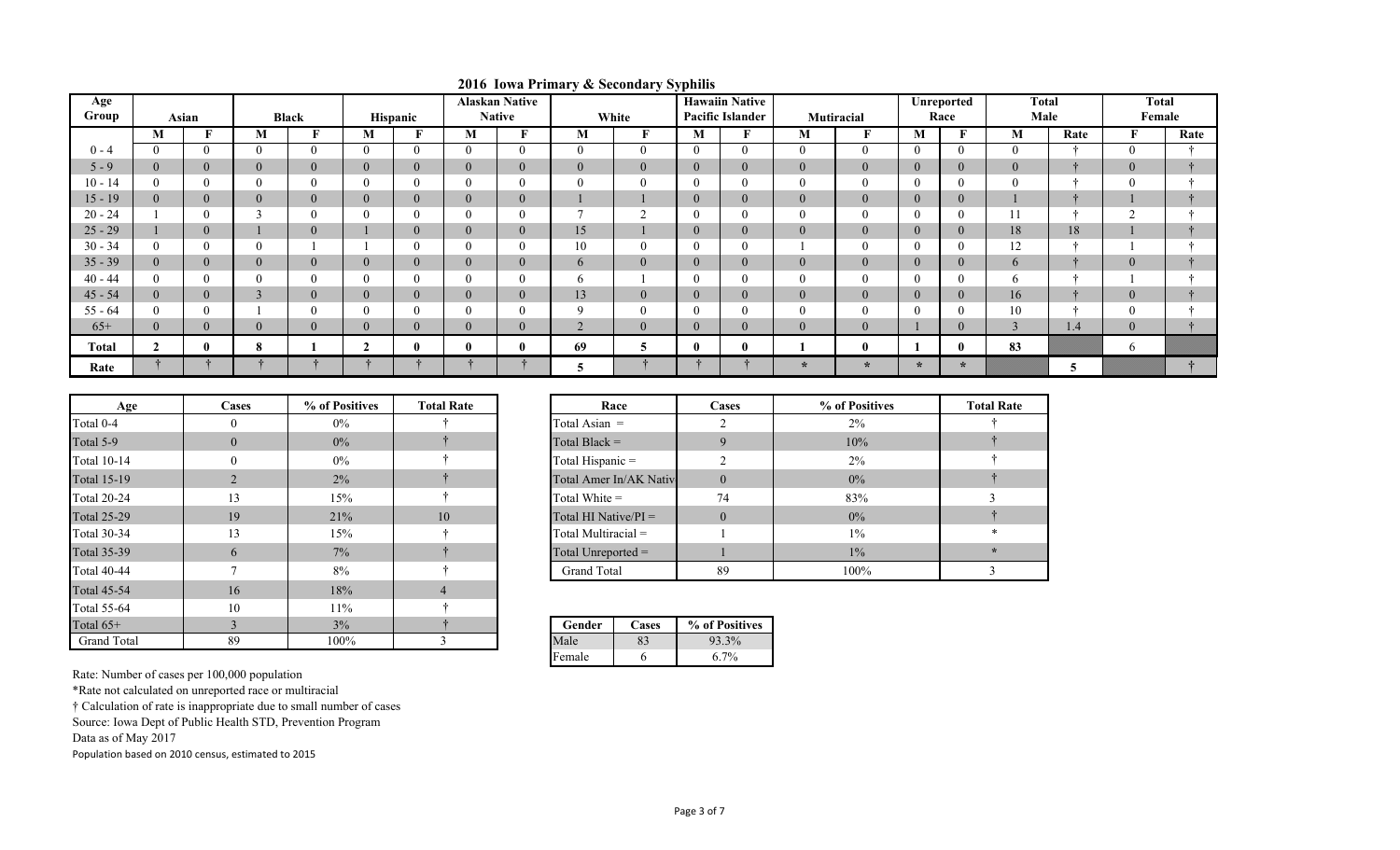| Age          |        |                |                |                |                |              |                | <b>Alaskan Native</b> |                |        |                | <b>Hawaiian Native</b>  |                |              |                |                        | <b>Total</b>   |      | Total            |      |
|--------------|--------|----------------|----------------|----------------|----------------|--------------|----------------|-----------------------|----------------|--------|----------------|-------------------------|----------------|--------------|----------------|------------------------|----------------|------|------------------|------|
| Group        |        | Asian          |                | Black          |                | Hispanic     |                | <b>Native</b>         |                | White  |                | <b>Pacific Islander</b> |                | Mutiracial   |                | <b>Unreported Race</b> | Male           |      | Female           |      |
|              | M      |                | М              |                | M              | F.           | M              | m                     | М              | F      | M              | T.                      | M              | T.           | M              | F                      | M              | Rate |                  | Rate |
| $0 - 4$      |        |                | $\Omega$       | $\theta$       | $\Omega$       | $\Omega$     | $\overline{0}$ | $\overline{0}$        | $\theta$       |        | $\theta$       | $\overline{0}$          | $\Omega$       | $\theta$     | $\overline{0}$ | $\theta$               | $\overline{0}$ |      | $\theta$         |      |
| $5 - 9$      |        | $\overline{0}$ | $\overline{0}$ | $\mathbf{0}$   | $\mathbf{0}$   | $\Omega$     | $\overline{0}$ | $\overline{0}$        | $\overline{0}$ |        | $\theta$       | $\overline{0}$          | $\overline{0}$ | $\mathbf{0}$ | $\overline{0}$ | $\mathbf{0}$           | $\mathbf{0}$   |      | $\mathbf{0}$     |      |
| $10 - 14$    |        |                |                | $\Omega$       |                |              | $\theta$       | $\overline{0}$        | 0              |        |                | $\theta$                | $\Omega$       | $\mathbf{0}$ | $\overline{0}$ | $\theta$               | $\mathbf{0}$   |      |                  |      |
| $15 - 19$    |        |                | $\overline{0}$ | $\overline{0}$ | $\mathbf{0}$   | $\theta$     | $\mathbf{0}$   | $\mathbf{0}$          | $\bigcap$      |        | $\theta$       | $\overline{0}$          | $\overline{0}$ | $\mathbf{0}$ | $\overline{0}$ | $\mathbf{0}$           | 3              |      |                  |      |
| $20 - 24$    | $\sim$ |                |                |                |                |              |                | $\theta$              | 13             |        |                | $\Omega$                |                | $\theta$     | $\overline{0}$ | $\mathbf{0}$           | 20             | 17   |                  |      |
| $25 - 29$    |        |                |                | $\theta$       | $\sim$         | $\theta$     |                | $\overline{0}$        | 22             | ∠      | $\theta$       | $\overline{0}$          | $\overline{0}$ |              | $\overline{0}$ | $\mathbf{0}$           | 28             | 29   |                  |      |
| $30 - 34$    |        |                |                |                | $\sim$         |              | $\Omega$       | $\theta$              | 15             | $\sim$ |                | $\Omega$                |                | $\theta$     | $\theta$       | $\overline{0}$         | 22             | 21   |                  |      |
| $35 - 39$    |        |                |                | $\overline{0}$ |                | $\Omega$     | $\overline{0}$ | $\overline{0}$        | 11             |        |                | $\overline{0}$          | $\theta$       | $\mathbf{0}$ | $\overline{0}$ | $\mathbf{0}$           | 13             |      |                  |      |
| $40 - 44$    |        |                |                | $\Omega$       |                |              | $\theta$       | $\theta$              | 8              |        |                | $\theta$                |                | $\mathbf{0}$ | $\theta$       | $\theta$               | 8              |      |                  |      |
| $45 - 54$    |        |                |                | $\overline{0}$ | $\overline{0}$ | $\theta$     | $\overline{0}$ | $\mathbf{0}$          | 21             | U      | $\overline{0}$ | $\mathbf{0}$            | $\mathbf{0}$   | $\mathbf{0}$ | $\overline{0}$ | $\mathbf{0}$           | 24             | 12   | $\boldsymbol{0}$ |      |
| $55 - 64$    |        |                |                | $\Omega$       |                |              | $\Omega$       | $\theta$              | 11             |        |                | $\Omega$                |                | $\mathbf{0}$ | $\theta$       | $\theta$               | 12             |      |                  |      |
| $65+$        |        |                | $\overline{0}$ | $\theta$       | $\Omega$       | $\Omega$     | $\overline{0}$ | $\overline{0}$        |                |        | $\Omega$       | $\overline{0}$          | $\theta$       | $\mathbf{0}$ |                | $\mathbf{0}$           | 5              |      | $\overline{0}$   |      |
| <b>Total</b> |        |                | 15             | $\mathcal{L}$  | $\mathbf b$    | $\mathbf{0}$ |                |                       | 108            | 10     | $\mathbf{0}$   | $\bf{0}$                |                |              |                | $\bf{0}$               | 135            |      | 13               |      |
| Rate         |        |                |                |                |                |              |                |                       | 8              |        |                |                         |                | $\sim$       | $\ast$         | $\star$                |                | 9    |                  |      |

**Iowa Early Syphilis (Primary, Secondary, and Early Latent) 2016**

| Age                | Cases          | % of Positives | <b>Total Rate</b> |  | Race<br>Total Asian =   |                         | Cases          |
|--------------------|----------------|----------------|-------------------|--|-------------------------|-------------------------|----------------|
| Total 0-4          | 0              | $0\%$          |                   |  |                         |                         |                |
| Total 5-9          | $\Omega$       | $0\%$          |                   |  | Total Black $=$         |                         | 17             |
| <b>Total 10-14</b> | 0              | $0\%$          |                   |  | Total Hispanic =        |                         | 6              |
| <b>Total 15-19</b> | $\overline{4}$ | $3\%$          |                   |  |                         | Total Amer In/AK Native |                |
| <b>Total 20-24</b> | 24             | 16%            | 10                |  | Total White $=$         |                         | 118            |
| <b>Total 25-29</b> | 31             | 21%            | 16                |  | Total HI Native/ $PI =$ |                         | $\overline{0}$ |
| <b>Total 30-34</b> | 25             | 17%            | 12                |  | Total Multiracial $=$   |                         | $\mathfrak{D}$ |
| <b>Total 35-39</b> | 14             | 9%             |                   |  | Total Unreported $=$    |                         |                |
| <b>Total 40-44</b> | 9              | 6%             |                   |  | <b>Grand Total</b>      |                         | 148            |
| <b>Total 45-54</b> | 24             | 16%            | 6                 |  |                         |                         |                |
| <b>Total 55-64</b> | 12             | 8%             |                   |  |                         |                         |                |
| Total $65+$        |                | $3\%$          |                   |  | Gender                  | Cases                   | % of Positives |
| <b>Grand Total</b> | 148            | 100%           |                   |  | Male                    | 135                     | 91.2%          |

| 'ases          | % of Positives | <b>Total Rate</b> | Race                    | <b>Cases</b> | % of Positives |
|----------------|----------------|-------------------|-------------------------|--------------|----------------|
| $\mathbf{0}$   | $0\%$          |                   | Total Asian =           |              | $2.0\%$        |
| $\mathbf{0}$   | $0\%$          |                   | Total Black $=$         | 17           | 11.5%          |
| $\mathbf{0}$   | $0\%$          |                   | Total Hispanic =        |              | 4.1%           |
| $\overline{4}$ | 3%             |                   | Total Amer In/AK Native |              | $0.7\%$        |
| 24             | 16%            | 10                | Total White $=$         | 118          | 79.7%          |
| 31             | 21%            | 16                | Total HI Native/ $PI =$ | $\theta$     | $0.0\%$        |
| 25             | 17%            | 12                | Total Multiracial =     |              | $1.4\%$        |
| 14             | 9%             |                   | Total Unreported $=$    |              | $0.7\%$        |
| 9              | 6%             |                   | <b>Grand Total</b>      | 148          | 100%           |

| Gender | <b>lases</b> | % of Positives |
|--------|--------------|----------------|
| lale   | 35           |                |
| Female |              | $8.8\%$        |

Rate: Number of cases per 100,000 population

\*Rate not calculated on unreported race or multiracial

† Calculation of rate is inappropriate due to small number of cases

Source: Iowa Dept of Public Health STD, Prevention Program

Data as of May 2017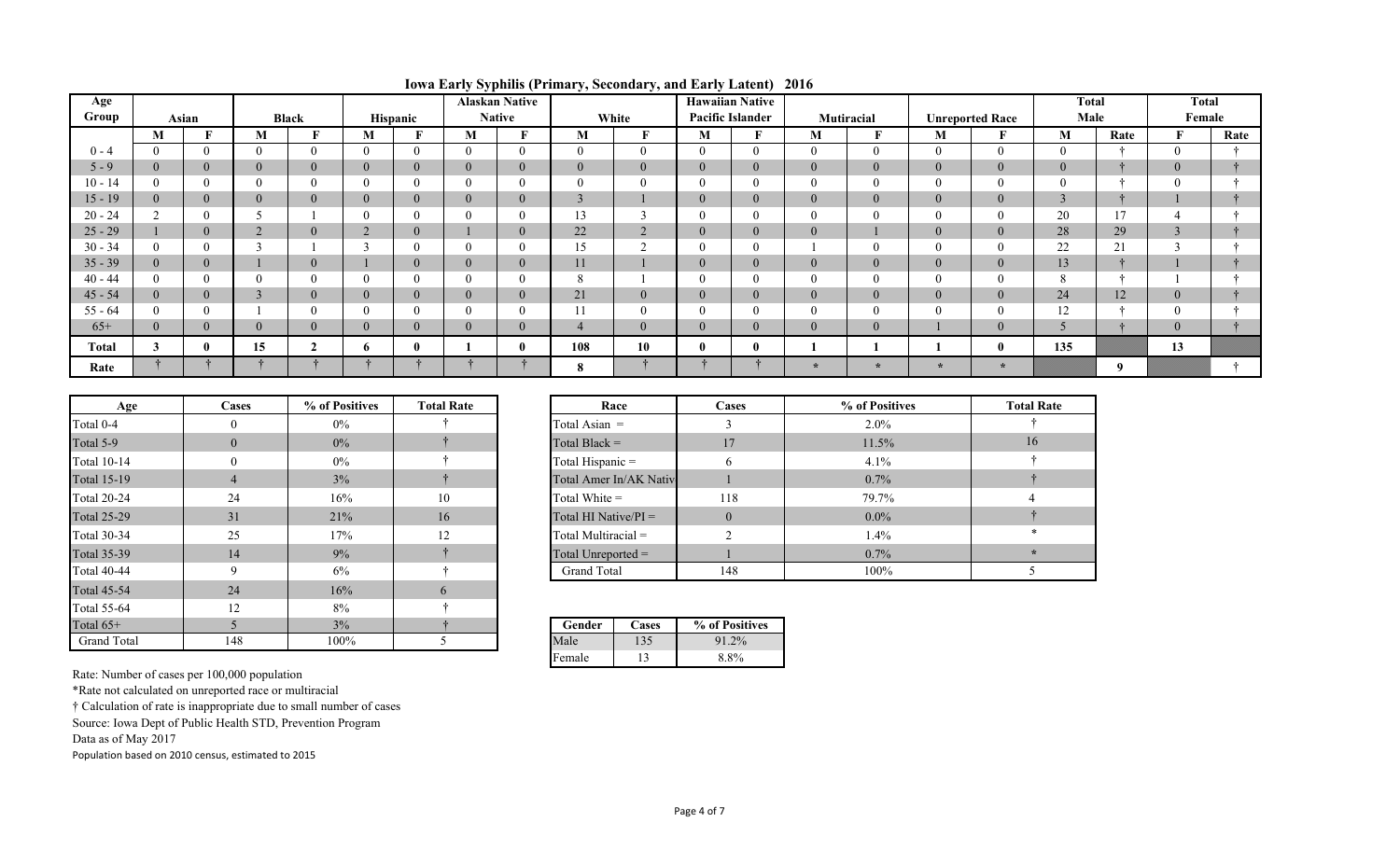| Age          |   |       |                |                |                |          |   | <b>American Indian</b> | $\mathbf{v}$ .  | $\sim$<br>$\sigma$ , | <b>Hawaiian Native</b> |                |          |                       |                        |                | <b>Total</b> |      | <b>Total</b>   |      |
|--------------|---|-------|----------------|----------------|----------------|----------|---|------------------------|-----------------|----------------------|------------------------|----------------|----------|-----------------------|------------------------|----------------|--------------|------|----------------|------|
| Group        |   | Asian |                | <b>Black</b>   |                | Hispanic |   | <b>Alaskan Native</b>  |                 | White                | Pacific Islander       |                |          | Multiracial           | <b>Unreported Race</b> |                | Male         |      | Female         |      |
|              | M |       | M              |                | M              |          | M |                        | M               | $\mathbf{r}$         | M                      | F              | M        | $\mathbf{F}$          | M                      | ю              | M            | Rate |                | Rate |
| $0 - 4$      |   |       |                | $\theta$       | $\Omega$       |          |   | $\theta$               | $\theta$        | $\Omega$             | $\theta$               | $\theta$       |          | $\theta$              | $\theta$               |                |              |      |                |      |
| $5 - 9$      |   |       | $\overline{0}$ | $\overline{0}$ | $\theta$       |          |   | $\overline{0}$         | $\overline{0}$  |                      | $\overline{0}$         | $\overline{0}$ | $\theta$ | $\mathbf{0}$          | $\overline{0}$         | $\overline{0}$ | $\theta$     |      |                |      |
| $10 - 14$    |   |       |                | $\Omega$       | $\theta$       |          |   | $\theta$               | $\mathbf{0}$    | $\Omega$             | $\theta$               | 0              |          | $\theta$              | $\theta$               |                |              |      |                |      |
| $15 - 19$    |   |       |                | $\overline{0}$ | $\overline{0}$ |          |   | $\mathbf{0}$           | $\overline{4}$  |                      | $\overline{0}$         | $\overline{0}$ | $\theta$ | $\overline{0}$        | $\overline{0}$         | $\mathbf{0}$   | 4            |      | ∠              |      |
| $20 - 24$    |   |       |                | $\sim$         | $\theta$       |          |   | $\overline{0}$         | 20              |                      | $\theta$               | 0              |          | 0                     | $\bf{0}$               |                | 29           | 24   |                |      |
| $25 - 29$    |   |       |                | $\overline{4}$ |                |          |   | $\mathbf{0}$           | 30 <sup>°</sup> |                      | $\overline{0}$         | $\overline{0}$ |          | $\bigcap$<br>$\angle$ | $\overline{0}$         | $\Omega$       | 41           | 42   |                |      |
| $30 - 34$    |   |       | $\Omega$       | $\sim$         |                |          |   | $\overline{0}$         | 21              |                      | $\theta$               | $\Omega$       |          | $\theta$              | $\theta$               |                | 35           | 34   |                |      |
| $35 - 39$    |   |       |                |                | $\sim$         |          |   | $\overline{0}$         | 16              |                      | $\theta$               |                | $\Omega$ | $\theta$              | $\overline{0}$         | $\mathbf{U}$   | 22           | 23   |                |      |
| $40 - 44$    |   |       |                |                |                |          |   | $\Omega$               | 13              |                      | $\Omega$               | $\theta$       |          |                       | $\theta$               |                | 18           | 20   |                |      |
| $45 - 54$    |   |       | 6              |                | $\sim$         |          |   | $\mathbf{0}$           | 30              |                      | $\overline{0}$         | $\overline{0}$ |          | $\overline{0}$        |                        | $\overline{0}$ | 40           | 20   |                |      |
| $55 - 64$    |   |       |                |                | $\Omega$       |          |   | $\theta$               | 18              | $\Omega$             | $\theta$               | 0              |          | $\theta$              | $\theta$               |                | 24           | 12   |                |      |
| $65+$        |   |       |                | $\overline{0}$ |                |          |   | $\overline{0}$         | $\overline{ }$  |                      | $\overline{0}$         | $\overline{0}$ | $\theta$ | $\overline{0}$        |                        | $\overline{0}$ | 12           |      | $\overline{L}$ |      |
| <b>Total</b> |   |       | 38             | 16             | 18             |          |   | $\mathbf{0}$           | 159             | 25                   | $\mathbf{0}$           |                |          |                       |                        |                | 225          |      | 50             |      |
| Rate         |   |       | 68             | 32             | 19             |          |   |                        | 12              |                      |                        |                |          |                       |                        | $\star$        |              | 14.5 |                | 3.2  |

#### **2016 Iowa Syphilis (All Stages)**

| Age                | Cases          | % of Positives | <b>Total Rate</b> | Race                        |
|--------------------|----------------|----------------|-------------------|-----------------------------|
| Total 0-4          | 0              | $0\%$          |                   | Total Asian $=$             |
| Total 5-9          | $\overline{0}$ | $0\%$          |                   | Total Black $=$             |
| <b>Total 10-14</b> | 0              | $0\%$          |                   | Total Hispanic $=$          |
| <b>Total 15-19</b> | 6              | $2\%$          |                   | Total Amer In/AK Native $=$ |
| <b>Total 20-24</b> | 37             | 13%            | 16                | Total White $=$             |
| <b>Total 25-29</b> | 50             | 18%            | 26                | Total HI Native/ $PI =$     |
| <b>Total 30-34</b> | 42             | 15%            | 21                | Total Multiracial $=$       |
| <b>Total 35-39</b> | 29             | $11\%$         | 15                | Total Unreported $=$        |
| <b>Total 40-44</b> | 27             | 10%            | 15                | <b>Grand Total</b>          |
| <b>Total 45-54</b> | 45             | 16%            | 11                |                             |
| <b>Total 55-64</b> | 25             | 9%             | 6                 |                             |
| Total $65+$        | 14             | $5\%$          |                   | Gender<br>Cases             |
| <b>Grand Total</b> | 275            | 100%           | 8.8               | Male<br>225                 |

| Age         | Cases        | % of Positives | <b>Total Rate</b> | Race                        | <b>Cases</b> | % Positive | <b>Total Rate</b> |
|-------------|--------------|----------------|-------------------|-----------------------------|--------------|------------|-------------------|
| Total 0-4   |              | $0\%$          |                   | Total Asian $=$             |              | 2.5%       |                   |
| Total 5-9   |              | $0\%$          |                   | Total Black $=$             | 54           | 19.6%      | 51                |
| Total 10-14 |              | $0\%$          |                   | Total Hispanic =            | 22           | 8.0%       |                   |
| Total 15-19 | $\mathbf{b}$ | $2\%$          |                   | Total Amer In/AK Native $=$ |              | $0.4\%$    |                   |
| Total 20-24 |              | 13%            | 16                | Total White $=$             | 184          | 66.9%      |                   |
| Total 25-29 | 50           | 18%            | 26                | Total HI Native/ $PI =$     |              | $0.4\%$    |                   |
| Total 30-34 | 42           | 15%            | 21                | Total Multiracial $=$       |              | 1.5%       |                   |
| Total 35-39 | 29           | 11%            | 15                | Total Unreported =          |              | $0.7\%$    |                   |
| Total 40-44 | 27           | $10\%$         | 15                | Grand Total                 | 275          | 100%       | 8.8               |

| 14  | $5\%$   |     | Gender | Cases        | % Positive              |
|-----|---------|-----|--------|--------------|-------------------------|
| 275 | $100\%$ | 0.0 | Male   | 225<br>ر ے ک | 81.8%<br>O <sub>1</sub> |
|     |         |     | Female | 50           | 18.2%                   |

Rate: Number of cases per 100,000 population

\*Rate not calculated on unreported race or multiracial

† Calculation of rate is inappropriate due to small number of cases

Source: Iowa Dept of Public Health STD, Prevention Program

Data as of May 2017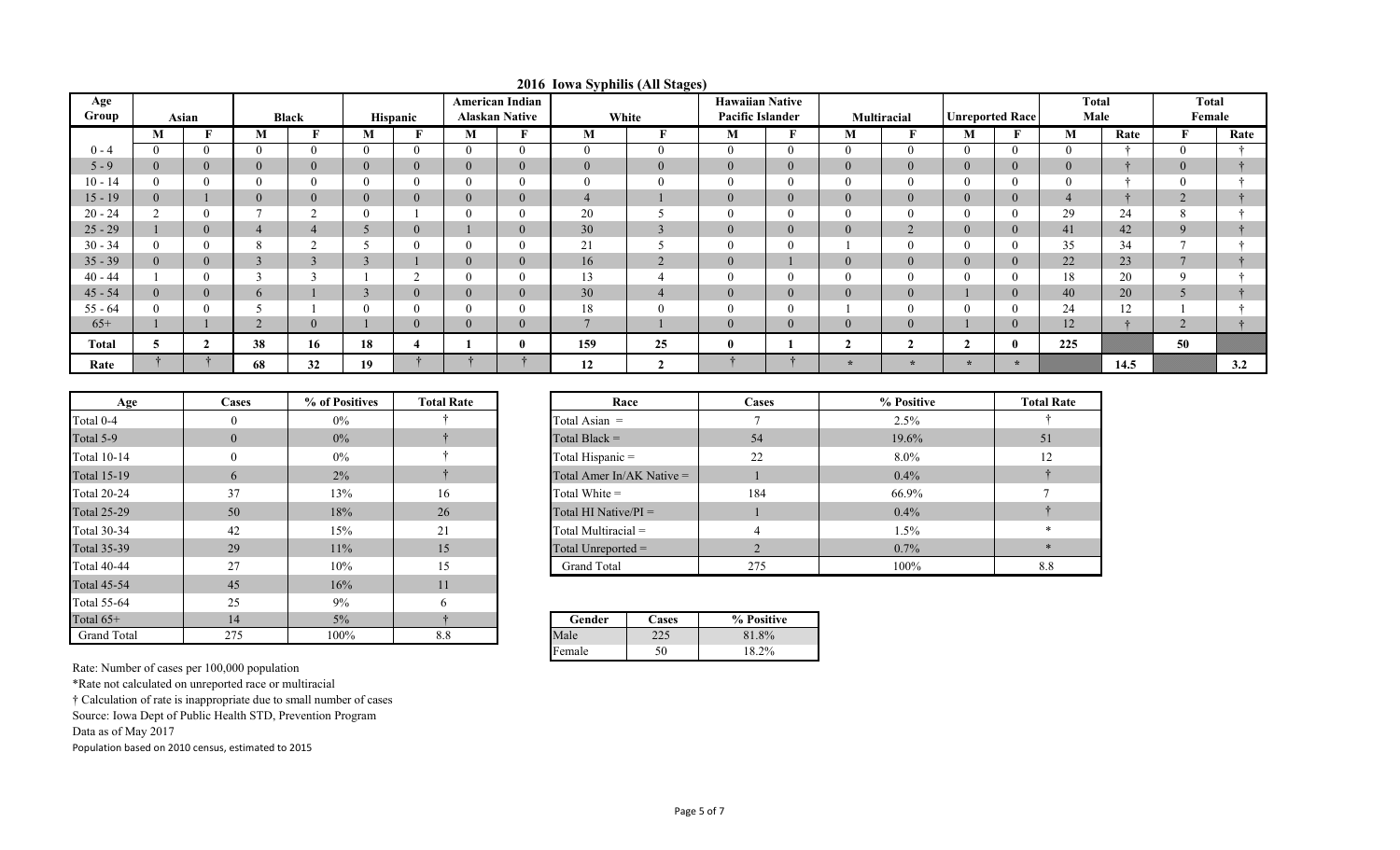| <b>2016 IOWA</b>                   | <b>SYPHILIS</b>                  |                                  |                                  |                                    |                                    | <b>CHLAMYDIA</b>                 |                                       | <b>GONORRHEA</b> |                       |                      | <b>POPULATION</b>                |                        |                                       |                   |
|------------------------------------|----------------------------------|----------------------------------|----------------------------------|------------------------------------|------------------------------------|----------------------------------|---------------------------------------|------------------|-----------------------|----------------------|----------------------------------|------------------------|---------------------------------------|-------------------|
| <b>COUNTY</b>                      | $P-S$                            | <b>EL</b>                        | Late                             |                                    | Cong   TOTAL                       | DIFF <sup>1</sup>                | Rate<br>$\ddot{\phantom{1}}$          | <b>TOTAL</b>     | DIFF <sup>1</sup>     | Rate                 | <b>TOTAL</b>                     | DIFF <sup>1</sup>      | Rate                                  | <b>Total</b>      |
| <b>ADAIR</b><br><b>ADAMS</b>       | $\Omega$<br>$\Omega$             | $\Omega$<br>$\overline{0}$       | $\Omega$<br>$\theta$             | $\Omega$<br>$\Omega$               | $\Omega$<br>$\Omega$               | $\Omega$<br>(1)                  | $\ddot{\tau}$                         | 23<br>10         | 13<br>$\overline{7}$  | 318<br>$\ddagger$    | -1<br>$\theta$                   | 1<br>$\mathbf{0}$      | ÷<br>$\ddagger$                       | 7,228<br>3,796    |
| ALLAMAKEE                          | $\Omega$                         | $\Omega$                         | $\theta$                         | $\Omega$                           | $\Omega$                           | $\Omega$                         | $\ddot{\phantom{1}}$                  | 16               | (6)                   | 115                  | $\mathbf{1}$                     | (2)                    | $\ddot{\phantom{1}}$                  | 13,886            |
| <b>APPANOOSE</b>                   | $\overline{0}$                   | $\overline{0}$                   | $\theta$                         | $\Omega$                           | $\Omega$                           | $\overline{0}$                   | $\ddot{\tau}$                         | 16               | (5)                   | 128                  | 6                                | $\overline{5}$         | $\ddagger$                            | 12,529            |
| <b>AUDUBON</b>                     | $\Omega$                         | $\Omega$                         | $\Omega$                         | $\Omega$                           | $\Omega$                           | $\Omega$                         | $\ddot{\phantom{1}}$                  | 8                | 3                     | $\div$               | $\mathbf{1}$                     | (1)                    | $\ddot{\phantom{1}}$                  | 5,773             |
| <b>BENTON</b>                      | $\Omega$                         | 1                                | $\overline{0}$                   | $\overline{0}$                     | 1                                  | (1)                              | $\ddot{\tau}$                         | 54               | (2)                   | 210                  | 13                               | 8                      | $\ddot{\tau}$                         | 25,658            |
| <b>BLACK HAWK</b><br><b>BOONE</b>  | 11<br>$\overline{4}$             | $\overline{2}$<br>$\overline{0}$ | 6<br>$\theta$                    | $\Omega$<br>$\Omega$               | 19<br>$\overline{4}$               | 13<br>1                          | 14<br>$\ddot{\tau}$                   | 958<br>86        | 120<br>20             | 718<br>323           | 256<br>17                        | (15)<br>$\overline{7}$ | 192<br>64                             | 133,455<br>26,643 |
| <b>BREMER</b>                      | $\Omega$                         | $\Omega$                         | $\Omega$                         | $\Omega$                           | $\Omega$                           | $\Omega$                         | $\ddot{\phantom{1}}$                  | 66               | 12                    | 267                  | 10                               | 3                      | ÷                                     | 24,722            |
| <b>BUCHANAN</b>                    |                                  | $\overline{0}$                   | $\overline{0}$                   | $\Omega$                           | 1                                  |                                  | $\ddot{\tau}$                         | 58               | 18                    | 275                  | $\overline{4}$                   | $\overline{2}$         | $\ddagger$                            | 21,062            |
| <b>BUENA VISTA</b>                 | $\Omega$                         | $\Omega$                         | 3                                | $\Omega$                           | 3                                  | 3                                | $\ddot{\phantom{1}}$                  | 62               | $\overline{4}$        | 303                  | 3                                | (12)                   | $\ddot{\phantom{1}}$                  | 20,493            |
| <b>BUTLER</b>                      | $\overline{0}$                   | $\overline{0}$                   | $\theta$                         | $\Omega$                           | $\Omega$                           | $\overline{0}$                   | $\ddot{\tau}$                         | 30               | $\overline{4}$        | 201                  | $\overline{2}$                   | $\mathbf{1}$           | $\ddagger$                            | 14,915            |
| CALHOUN<br>CARROLL                 | $\Omega$<br>$\overline{0}$       | $\Omega$<br>$\overline{0}$       | $\Omega$<br>$\theta$             | $\Omega$<br>$\Omega$               | $\Omega$<br>$\Omega$               | $\Omega$<br>$\overline{0}$       | $\ddot{\phantom{1}}$<br>$\ddot{\tau}$ | 23<br>46         | $\overline{2}$<br>(7) | 234<br>224           | $\overline{2}$<br>3              | $\overline{2}$<br>(7)  | $\ddot{\phantom{1}}$<br>$\ddagger$    | 9,818<br>20,498   |
| CASS                               | $\Omega$                         | $\Omega$                         | $\Omega$                         | $\Omega$                           | $\Omega$                           | (1)                              | $\ddot{\phantom{1}}$                  | 31               | 5                     | 231                  | 7                                | (2)                    | $\ddot{\phantom{1}}$                  | 13,427            |
| <b>CEDAR</b>                       | $\overline{0}$                   | $\overline{0}$                   | $\overline{0}$                   | $\Omega$                           | $\Omega$                           | $\theta$                         | $\ddot{\tau}$                         | 43               | (1)                   | 234                  | 3                                | $\overline{2}$         | $\ddagger$                            | 18,340            |
| <b>CERRO GORDO</b>                 | $\Omega$                         | 2                                | 3                                | $\Omega$                           | 5                                  | (1)                              | $\ddot{\phantom{1}}$                  | 48               | (67)                  | 112                  | 5                                | (1)                    | $\ddot{\phantom{1}}$                  | 43,017            |
| <b>CHEROKEE</b>                    | $\overline{0}$                   | $\overline{0}$                   | $\theta$                         | $\Omega$                           | $\Omega$                           | $\theta$                         | $\ddot{\tau}$                         | 28               | 7                     | 242                  | 1                                | $\mathbf{0}$           | $\ddagger$                            | 11,574            |
| <b>CHICKASAW</b><br><b>CLARKE</b>  | $\Omega$<br>$\overline{0}$       | $\Omega$<br>$\overline{0}$       | $\Omega$<br>1                    | $\Omega$<br>$\Omega$               | $\Omega$<br>1                      | $\Omega$<br>1                    | $\ddot{\phantom{1}}$<br>$\ddot{\tau}$ | 25               | (10)                  | 207<br>173           | $\overline{2}$                   | $\mathbf{1}$<br>9      | $\ddot{\phantom{1}}$<br>$\ddagger$    | 12,097<br>9,259   |
| <b>CLAY</b>                        | $\Omega$                         | $\Omega$                         | $\Omega$                         | $\Omega$                           | $\Omega$                           | $\Omega$                         | $\ddot{\phantom{1}}$                  | 16<br>48         | (3)<br>13             | 291                  | 9<br>$\overline{2}$              | (1)                    | $\ddot{\tau}$                         | 16,507            |
| <b>CLAYTON</b>                     | $\overline{0}$                   | $\overline{0}$                   | 1                                | $\Omega$                           | 1                                  | 1                                | $\ddot{\tau}$                         | 24               | (13)                  | 136                  | 1                                | $\mathbf{0}$           | $\ddot{\tau}$                         | 17,644            |
| <b>CLINTON</b>                     | $\mathbf{1}$                     | $\mathbf{1}$                     | $\Omega$                         | $\Omega$                           | $\overline{2}$                     | $\mathbf{1}$                     | $\ddot{\phantom{1}}$                  | 230              | 11                    | 481                  | 26                               | (18)                   | 54                                    | 47,768            |
| <b>CRAWFORD</b>                    | $\overline{0}$                   | $\overline{0}$                   | $\overline{2}$                   | $\Omega$                           | $\overline{2}$                     | $\Omega$                         | $\ddot{\tau}$                         | 73               | 5                     | 427                  | 9                                | $\overline{4}$         | $\ddagger$                            | 17,094            |
| <b>DALLAS</b>                      | $\Omega$                         | $\Omega$                         | $\overline{2}$                   | $\Omega$                           | $\overline{2}$                     | (2)                              | $\ddot{\phantom{1}}$<br>$\ddagger$    | 215              | 24                    | 268                  | 35                               | 18                     | 44                                    | 80,133            |
| <b>DAVIS</b><br><b>DECATUR</b>     | $\Omega$<br>$\boldsymbol{0}$     | $\Omega$<br>$\Omega$             | $\theta$<br>$\Omega$             | $\Omega$<br>$\Omega$               | $\Omega$<br>$\Omega$               | (1)<br>$\overline{0}$            | $\ddot{\phantom{1}}$                  | 32<br>39         | 10<br>24              | 365<br>474           | $\overline{2}$<br>$\overline{4}$ | 2<br>3                 | $\ddot{\tau}$<br>$\ddot{\phantom{1}}$ | 8,769<br>8,220    |
| <b>DELAWARE</b>                    | $\mathbf{1}$                     | $\overline{0}$                   | $\mathbf{1}$                     | $\mathbf{0}$                       | $\overline{2}$                     | $\overline{2}$                   | $\ddot{\tau}$                         | 40               | (11)                  | 230                  | $\overline{c}$                   | $\mathbf{1}$           | $\ddot{\tau}$                         | 17,403            |
| <b>DES MOINES</b>                  | $\mathbf{1}$                     | $\overline{2}$                   | $\overline{2}$                   | $\Omega$                           | 5                                  | 3                                | $\ddot{\tau}$                         | 244              | 67                    | 609                  | 36                               | 10                     | 90                                    | 40,055            |
| <b>DICKINSON</b>                   | $\overline{0}$                   | $\overline{0}$                   | $\mathbf{0}$                     | $\overline{0}$                     | $\overline{0}$                     | $\overline{0}$                   | $\ddagger$                            | 29               | (7)                   | 169                  | $\overline{4}$                   | 3                      | $\dagger$                             | 17,111            |
| <b>DUBUQUE</b>                     | $\mathbf{1}$                     | $\overline{0}$                   | $\mathbf{1}$                     | $\Omega$                           | $\overline{2}$                     | (5)                              | $\ddagger$                            | 237              | (159)                 | 244                  | 32                               | (9)                    | 33                                    | 97,125            |
| <b>EMMET</b><br><b>FAYETTE</b>     | $\overline{0}$<br>$\overline{0}$ | $\overline{0}$<br>$\overline{0}$ | $\overline{0}$<br>$\mathbf{1}$   | $\overline{0}$<br>$\overline{0}$   | $\overline{0}$<br>1                | $\overline{0}$<br>(1)            | $\ddagger$<br>$\ddagger$              | 32<br>56         | (4)<br>11             | 328<br>276           | $\overline{2}$<br>3              | $\mathbf{1}$<br>(4)    | $\dagger$<br>$\ddagger$               | 9,769<br>20,257   |
| <b>FLOYD</b>                       | $\boldsymbol{0}$                 | $\overline{0}$                   | $\overline{0}$                   | $\overline{0}$                     | $\overline{0}$                     | (1)                              | $\dagger$                             | 23               | (22)                  | 144                  | $\overline{2}$                   | $\mathbf{0}$           | $\dagger$                             | 15,960            |
| <b>FRANKLIN</b>                    | $\overline{0}$                   | $\overline{0}$                   | $\overline{0}$                   | $\Omega$                           | $\overline{0}$                     | (1)                              | $\ddagger$                            | $22\,$           | (6)                   | 214                  | $\mathbf{1}$                     | $\mathbf{1}$           | $\ddagger$                            | 10,295            |
| <b>FREMONT</b>                     | $\overline{0}$                   | $\overline{0}$                   | $\overline{0}$                   | $\overline{0}$                     | $\overline{0}$                     | $\overline{0}$                   | $\ddagger$                            | 18               | (2)                   | 261                  | $\overline{2}$                   | $\mathbf{0}$           | $\dagger$                             | 6,906             |
| <b>GREENE</b>                      | $\boldsymbol{0}$                 | $\overline{0}$                   | $\mathbf{1}$                     | $\Omega$                           | 1                                  | 1                                | $\ddagger$                            | 25               | (2)                   | 277                  | 6                                | 6                      | $\ddagger$                            | 9,027             |
| <b>GRUNDY</b><br><b>GUTHRIE</b>    | $\mathbf{1}$<br>$\overline{0}$   | $\overline{0}$<br>$\overline{0}$ | $\overline{0}$<br>$\overline{0}$ | $\overline{0}$<br>$\Omega$         | $\mathbf{1}$<br>$\overline{0}$     | $\mathbf{1}$<br>(1)              | $\ddagger$<br>$\ddagger$              | 19<br>30         | (2)<br>8              | 153<br>281           | $\overline{4}$<br>$\overline{4}$ | (1)<br>$\mathbf{0}$    | $\dagger$<br>$\ddagger$               | 12,435<br>10,676  |
| <b>HAMILTON</b>                    | $\overline{0}$                   | $\overline{0}$                   | $\overline{0}$                   | $\overline{0}$                     | $\overline{0}$                     | $\overline{0}$                   | $\ddagger$                            | 43               | $\mathbf{1}$          | 283                  | 3                                | $\mathbf{0}$           | $\dagger$                             | 15,190            |
| <b>HANCOCK</b>                     | $\overline{0}$                   | $\overline{0}$                   | $\overline{0}$                   | $\Omega$                           | $\boldsymbol{0}$                   | $\overline{0}$                   | $\ddagger$                            | 10               | (10)                  | $\ddot{\tau}$        | $\mathbf{1}$                     | $\mathbf{1}$           | $\ddagger$                            | 10,974            |
| <b>HARDIN</b>                      | $\boldsymbol{0}$                 | $\overline{0}$                   | $\overline{0}$                   | $\overline{0}$                     | $\overline{0}$                     | $\overline{0}$                   | $\ddagger$                            | 62               | 11                    | 357                  | $8\phantom{1}$                   | $5\overline{)}$        | $\dagger$                             | 17,367            |
| <b>HARRISON</b>                    | $\overline{0}$                   | $\overline{0}$                   | $\overline{0}$                   | $\Omega$                           | $\Omega$                           | $\overline{0}$                   | $\ddagger$                            | 39               | $\overline{2}$        | 273                  | $8\,$                            | $\boldsymbol{7}$       | $\dagger$                             | 14,265            |
| <b>HENRY</b><br><b>HOWARD</b>      | $\overline{0}$<br>$\overline{0}$ | $\overline{0}$<br>$\overline{0}$ | $\mathbf{0}$<br>$\mathbf{0}$     | $\overline{0}$<br>$\Omega$         | $\overline{0}$<br>$\boldsymbol{0}$ | (4)<br>$\overline{0}$            | $\ddagger$<br>$\ddagger$              | 46<br>9          | 6<br>(1)              | 231<br>$\ddot{\tau}$ | 6<br>$\mathbf{1}$                | (1)<br>$\mathbf{0}$    | $\dagger$<br>$\ddagger$               | 19,950<br>9,410   |
| <b>HUMBOLDT</b>                    | $\overline{0}$                   | $\overline{0}$                   | $\overline{0}$                   | $\overline{0}$                     | $\overline{0}$                     | $\overline{0}$                   | $\ddagger$                            | 29               | $\overline{4}$        | 304                  | $\overline{2}$                   | $\overline{2}$         | $\dagger$                             | 9,555             |
| <b>IDA</b>                         | $\overline{0}$                   | $\overline{0}$                   | $\mathbf{0}$                     | $\overline{0}$                     | $\Omega$                           | $\overline{0}$                   | $\ddagger$                            | 5                | $\overline{2}$        | $\ddot{\phantom{1}}$ | $\boldsymbol{0}$                 | (1)                    | $\dagger$                             | 7,028             |
| <b>IOWA</b>                        | $\overline{0}$                   | $\overline{0}$                   | $\mathbf{0}$                     | $\overline{0}$                     | $\overline{0}$                     | $\overline{0}$                   | $\ddagger$                            | 30               | (11)                  | 183                  | $\overline{4}$                   | $\overline{2}$         | $\dagger$                             | 16,401            |
| <b>JACKSON</b>                     | $\overline{0}$                   | $\overline{0}$                   | $\mathbf{0}$                     | $\Omega$                           | $\Omega$                           | $\overline{0}$                   | $\ddagger$                            | 34               | (17)                  | 175                  | $\overline{7}$                   | 6                      | $\ddagger$                            | 19,444            |
| <b>JASPER</b><br><b>JEFFERSON</b>  | 8<br>$\overline{0}$              | $\mathbf{1}$<br>$\overline{0}$   | $\overline{0}$<br>$\mathbf{0}$   | $\overline{0}$<br>$\overline{0}$   | 9<br>$\Omega$                      | 8<br>$\overline{0}$              | $\ddagger$<br>$\ddagger$              | 99<br>38         | (6)<br>$\overline{4}$ | 269<br>216           | 15<br>$\overline{4}$             | $\overline{2}$<br>(1)  | 41<br>$\ddagger$                      | 36,827<br>17,555  |
| <b>JOHNSON</b>                     | $\overline{2}$                   | $\overline{4}$                   | 13                               | $\overline{0}$                     | 19                                 | (5)                              | 13                                    | 862              | 79                    | 598                  | 128                              | 29                     | 89                                    | 144,251           |
| <b>JONES</b>                       | $\mathbf{1}$                     | $\overline{0}$                   | $\mathbf{0}$                     | $\overline{0}$                     | 1                                  | $\overline{0}$                   | $\ddagger$                            | 23               | (11)                  | 112                  | $\overline{4}$                   | (2)                    | $\ddagger$                            | 20,466            |
| <b>KEOKUK</b>                      | $\overline{0}$                   | $\mathbf{0}$                     | $\mathbf{1}$                     | $\overline{0}$                     | $\mathbf{1}$                       | 1                                | $\dagger$                             | 20               | (8)                   | 197                  | $\overline{4}$                   | 3                      | $\dagger$                             | 10,163            |
| <b>KOSSUTH</b>                     | $\overline{0}$                   | $\overline{0}$                   | $\overline{0}$                   | $\overline{0}$                     | $\boldsymbol{0}$                   | $\overline{0}$                   | $\ddagger$                            | 18               | (2)                   | 119                  | $\overline{2}$                   | $\sqrt{2}$             | $\ddagger$                            | 15,165            |
| LEE<br><b>LINN</b>                 | $\mathbf{1}$<br>$\overline{4}$   | $\overline{0}$<br>3              | $\overline{0}$<br>14             | $\overline{0}$<br>$\boldsymbol{0}$ | $\mathbf{1}$<br>21                 | $\overline{0}$<br>(9)            | $\ddagger$<br>10                      | 84<br>1,210      | (11)<br>165           | 239<br>550           | 15<br>266                        | (3)<br>96              | 43<br>121                             | 35,089<br>219,916 |
| <b>LOUISA</b>                      | $\overline{0}$                   | $\mathbf{0}$                     | $\mathbf{0}$                     | $\mathbf{0}$                       | $\overline{0}$                     | (1)                              | $\ddagger$                            | $27\,$           | 6                     | 241                  | $\sqrt{2}$                       | (1)                    | $\ddagger$                            | 11,185            |
| <b>LUCAS</b>                       | $\overline{0}$                   | $\overline{0}$                   | $\overline{0}$                   | $\Omega$                           | $\Omega$                           | (2)                              | $\dagger$                             | 21               | (9)                   | 242                  | $\overline{2}$                   | $\overline{2}$         | $\ddagger$                            | 8,682             |
| <b>LYON</b>                        | $\overline{0}$                   | $\overline{0}$                   | $\overline{0}$                   | $\overline{0}$                     | $\overline{0}$                     | $\overline{0}$                   | $\dagger$                             | 16               | $\overline{2}$        | 136                  | $\mathbf{1}$                     | (1)                    | $\dagger$                             | 11,745            |
| <b>MADISON</b>                     | $\overline{0}$                   | $\overline{0}$                   | $\overline{0}$                   | $\Omega$                           | $\overline{0}$                     | $\overline{0}$                   | $\ddagger$                            | 38               | 8                     | 241                  | 5                                | $\overline{2}$         | $+$                                   | 15,753            |
| <b>MAHASKA</b><br><b>MARION</b>    | $\overline{3}$<br>$\mathbf{1}$   | $\mathbf{1}$<br>$\overline{0}$   | $\overline{0}$<br>$\overline{0}$ | $\overline{0}$<br>$\overline{0}$   | $\overline{4}$<br>$\mathbf{1}$     | $\mathfrak{Z}$<br>(1)            | $\dagger$<br>$\dagger$                | 128<br>86        | 36<br>(6)             | 573<br>258           | 15<br>10                         | (1)<br>(2)             | 67<br>$\dagger$                       | 22,324<br>33,294  |
| <b>MARSHALL</b>                    | $\mathbf{1}$                     | $\mathbf{1}$                     | $\overline{2}$                   | $\overline{0}$                     | $\overline{4}$                     | $\mathfrak{Z}$                   | $\dagger$                             | 203              | (13)                  | 498                  | 24                               | (2)                    | 59                                    | 40,746            |
| <b>MILLS</b>                       | $\mathbf{1}$                     | $\overline{2}$                   | $\overline{0}$                   | $\Omega$                           | 3                                  | 3                                | $\dagger$                             | 41               | 26                    | 276                  | 4                                | (2)                    | $\dagger$                             | 14,844            |
| <b>MITCHELL</b>                    | $\boldsymbol{0}$                 | $\overline{0}$                   | $\overline{0}$                   | $\overline{0}$                     | $\overline{0}$                     | $\overline{0}$                   | $\ddagger$                            | 5 <sup>5</sup>   | (11)                  | $\dagger$            | $\mathbf{0}$                     | (2)                    | $\dagger$                             | 10,832            |
| <b>MONONA</b>                      | $\overline{0}$                   | $\mathbf{1}$                     | $\overline{0}$                   | $\overline{0}$                     | $\mathbf{1}$                       | $\overline{0}$                   | $\ddagger$                            | 13               | (1)                   | $\ddot{\tau}$        | $\overline{2}$                   | $\mathbf{1}$           | $\dagger$                             | 8,979             |
| <b>MONROE</b><br><b>MONTGOMERY</b> | $\overline{0}$<br>$\overline{0}$ | $\mathbf{0}$<br>$\overline{0}$   | $\overline{0}$<br>$\overline{0}$ | $\overline{0}$<br>$\overline{0}$   | $\overline{0}$<br>$\overline{0}$   | $\overline{0}$<br>$\overline{0}$ | $\dagger$<br>$\dagger$                | 15<br>38         | (14)<br>11            | 188<br>371           | $\overline{2}$<br>$\overline{2}$ | 2<br>$\overline{2}$    | $\dagger$<br>$\dagger$                | 7,973<br>10,234   |
| <b>MUSCATINE</b>                   | $\mathbf{1}$                     | $\overline{0}$                   | $\mathbf{1}$                     | $\overline{0}$                     | $\overline{2}$                     | $\overline{0}$                   | $\ddagger$                            | 175              | 30                    | 407                  | 16                               | $\mathbf{1}$           | 37                                    | 43,011            |
| <b>O'BRIEN</b>                     | $\overline{0}$                   | $\overline{0}$                   | $\overline{0}$                   | $\overline{0}$                     | $\overline{0}$                     | $\overline{0}$                   | $\ddagger$                            | 24               | (3)                   | 172                  | 3                                | $\mathbf{0}$           | $\dagger$                             | 13,984            |
| <b>OSCEOLA</b>                     | $\overline{0}$                   | $\overline{0}$                   | $\overline{0}$                   | $\overline{0}$                     | $\overline{0}$                     | $\overline{0}$                   | $\dagger$                             | 11               | 6                     | $\dagger$            | $\mathbf{0}$                     | $\mathbf{0}$           | $\dagger$                             | 6,154             |
| PAGE                               | $\boldsymbol{0}$                 | $\overline{0}$                   | $\overline{0}$                   | $\Omega$                           | $\overline{0}$                     | (1)                              | $\dagger$                             | 43               | (3)                   | 277                  | $\tau$                           | $\overline{0}$         | $\dagger$                             | 15,527            |
| PALO ALTO<br><b>PLYMOUTH</b>       | $\overline{0}$<br>$\overline{0}$ | $\overline{0}$<br>$\overline{0}$ | $\overline{0}$<br>$\overline{0}$ | $\overline{0}$<br>$\overline{0}$   | $\overline{0}$<br>$\overline{0}$   | $\overline{0}$<br>$\overline{0}$ | $\dagger$<br>$\dagger$                | 18<br>68         | $\mathfrak{Z}$<br>23  | 197<br>274           | $\mathbf{0}$<br>3                | (1)                    | $\dagger$<br>$\dagger$                | 9,133<br>24,800   |
| <b>POCAHONTAS</b>                  | $\overline{0}$                   | $\overline{0}$                   | $\overline{0}$                   | $\mathbf{0}$                       | $\overline{0}$                     | (1)                              | $\dagger$                             | 6                | (5)                   | $\dagger$            | $\mathbf{1}$                     | (1)<br>$\overline{0}$  | $+$                                   | 7,008             |
| <b>POLK</b>                        | 30                               | 20                               | 44                               | $\mathbf{1}$                       | 95                                 | 28                               | 20                                    | 2,746            | 364                   | 587                  | 787                              | 159                    | 168                                   | 467,711           |
| <b>POTTAWATTAMIE</b>               | $\overline{4}$                   | $\mathfrak{Z}$                   | $\mathfrak{Z}$                   | $\overline{0}$                     | 10                                 | $\overline{0}$                   | $\dagger$                             | 437              | 24                    | 467                  | 143                              | 8                      | 153                                   | 93,671            |
| <b>POWESHIEK</b>                   | $\mathbf{1}$                     | $\overline{0}$                   | $\mathbf{1}$                     | $\overline{0}$                     | $\overline{2}$                     | 2                                | $\dagger$                             | 52               | (4)                   | 280                  | 10                               | $\overline{2}$         | $\dagger$                             | 18,550            |
| <b>RINGGOLD</b>                    | $\boldsymbol{0}$                 | $\overline{0}$                   | $\overline{0}$<br>$\overline{0}$ | $\mathbf{0}$                       | $\mathbf{0}$                       | $\overline{0}$                   | $\dagger$<br>$\ddagger$               | 18               | 8                     | 355                  | $\overline{2}$                   | 2                      | $\dagger$<br>$+$                      | 5,068             |
| <b>SAC</b>                         | $\overline{0}$                   | $\Omega$                         |                                  | $\boldsymbol{0}$                   | $\overline{0}$                     | $\overline{0}$                   |                                       | 18               | $\overline{2}$        | 180                  | $\overline{2}$                   | $\mathbf{0}$           |                                       | 10,021            |